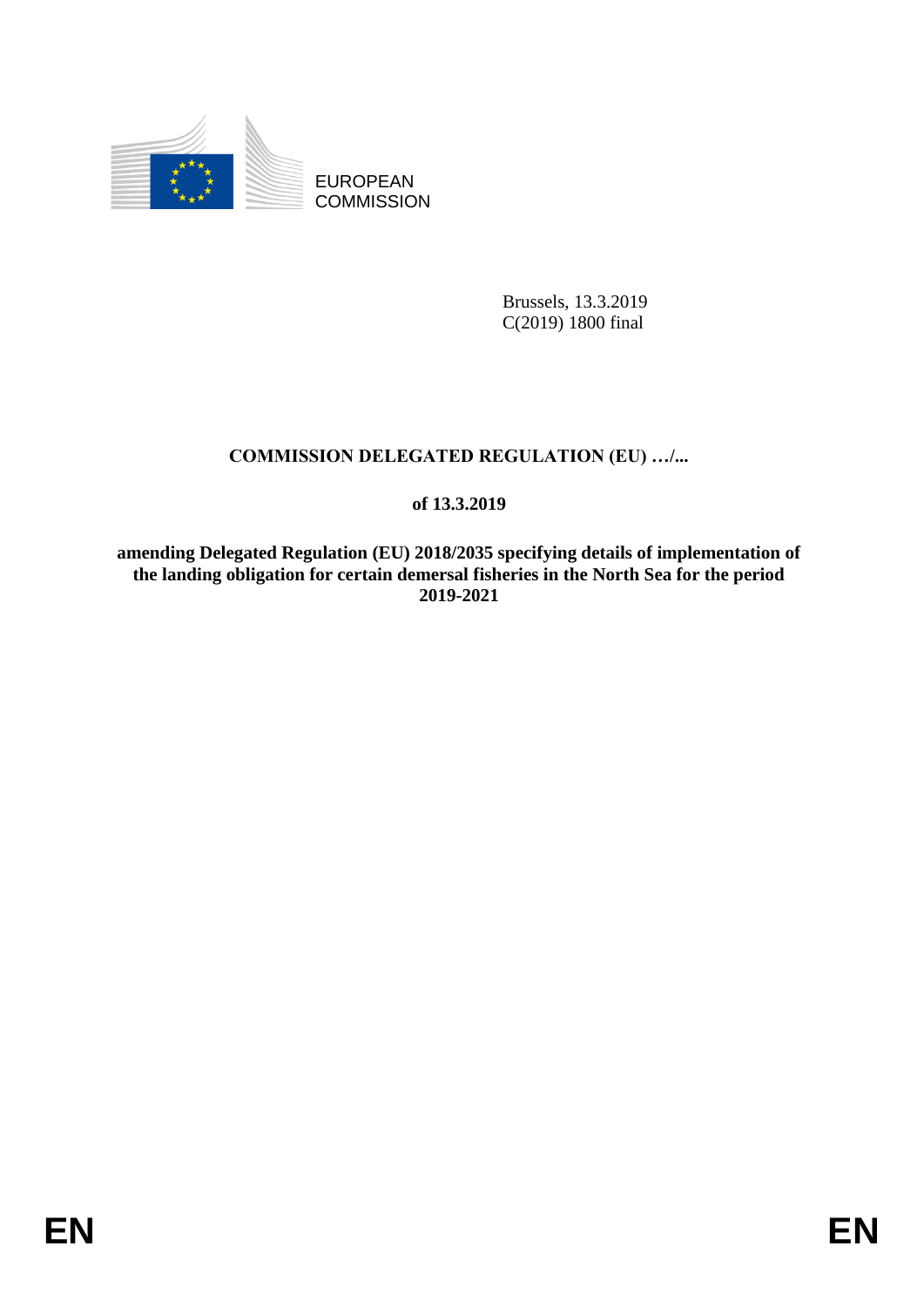## **EXPLANATORY MEMORANDUM**

## **1. CONTEXT OF THE DELEGATED ACT**

A key objective of the Regulation (EU) No 1380/2013 of the Common Fisheries Policy  $(CFP)<sup>1</sup>$  is the progressive elimination of discards in all EU fisheries. As of 1 January 2019 the landing obligation has started to apply to all catches of species subject to the catch limits in the North Sea. The basic regulation also provides for increased regionalisation, to ensure that rules are adapted to the specific characteristics of each fishery and sea area.

Regulation (EU) No 1380/2013 stipulates that details of the implementation of the landing obligation and specific flexibility mechanisms need to be established through multiannual plans or, in their absence, through 'discard plans'.

Regulation (EU)  $2018/973^2$  establishing the multiannual management plan for demersal stocks in the North Sea and the fisheries exploiting those stocks was adopted in 2018 covering the demersal stocks in the North Sea.

For all stocks of species in the North Sea to which the landing obligation applies under Article 15 of Regulation (EU) No 1380/2013, Article 11 of Regulation (EU) 2018/973 provides the empowerment to the Commission to adopt delegated acts in accordance with Article 16 of this Regulation and Article 18 of Regulation (EU) No 1380/2013 in order to supplement the Regulation (EU) 2018/973 by specifying details of that obligation as provided in points (a) to (e) of Article 15(5) of Regulation (EU) No 1380/2013.

Regulation (EU)  $2018/2035^3$  specifying details of implementation of the landing obligation for certain demersal fisheries in the North Sea for the period 2019-2021 was adopted in 2018. Previous to Regulation (EU) No 2018/2035, discard plans for demersal fisheries in the North Sea were in force for the years 2016, 2017 and 2018.

In accordance with Article 18 of Regulation (EU) No 1380/2013, the proposed delegated act is based on the joint recommendations (JR) developed and submitted to the Commission by the Member States concerned (i.e. Belgium, Denmark, France, Germany, the Netherlands, Sweden and the United Kingdom) who have a direct management interest in the relevant fisheries in this region.

### **2. CONSULTATIONS PRIOR TO THE ADOPTION OF THE ACT**

For the purpose of implementing the regionalised approach, the North Sea Member States having a direct management interest have agreed by consensus on a JR for the discard plan for demersal fisheries in the North Sea. The chair of the regional group of North Sea Member States ('Scheveningen Group'), Germany, submitted the JR for the demersal fisheries to the Commission on 30 May 2018 with a further amendment of the JR on 30 August 2018. Based on these two joint recommendations, Commission has adopted Regulation (EU) No 2018/2035. Due to corrections needed to the JRs of 30 May 2018 with a further amendment of the JR on 30 August 2018, the chair of the regional group of North Sea Member States ('Scheveningen Group'), Germany, submitted the additional JRs for the demersal fisheries to the Commission on 6 November and 19 December 2018 and requested an amendment of Regulation (EU) No 2018/2035 to correct some errors of a technical nature contained in the previously submitted JRs. They contained, *inter alia*, the following elements:

 $\mathbf{1}$  $\frac{1}{2}$  OJ L 354, 28.12.2013, p.22.

<sup>&</sup>lt;sup>2</sup> OJ L 179, 16.07.2018, p. 1-13.

<sup>3</sup> OJ L 327, 21.12.2018, p. 17.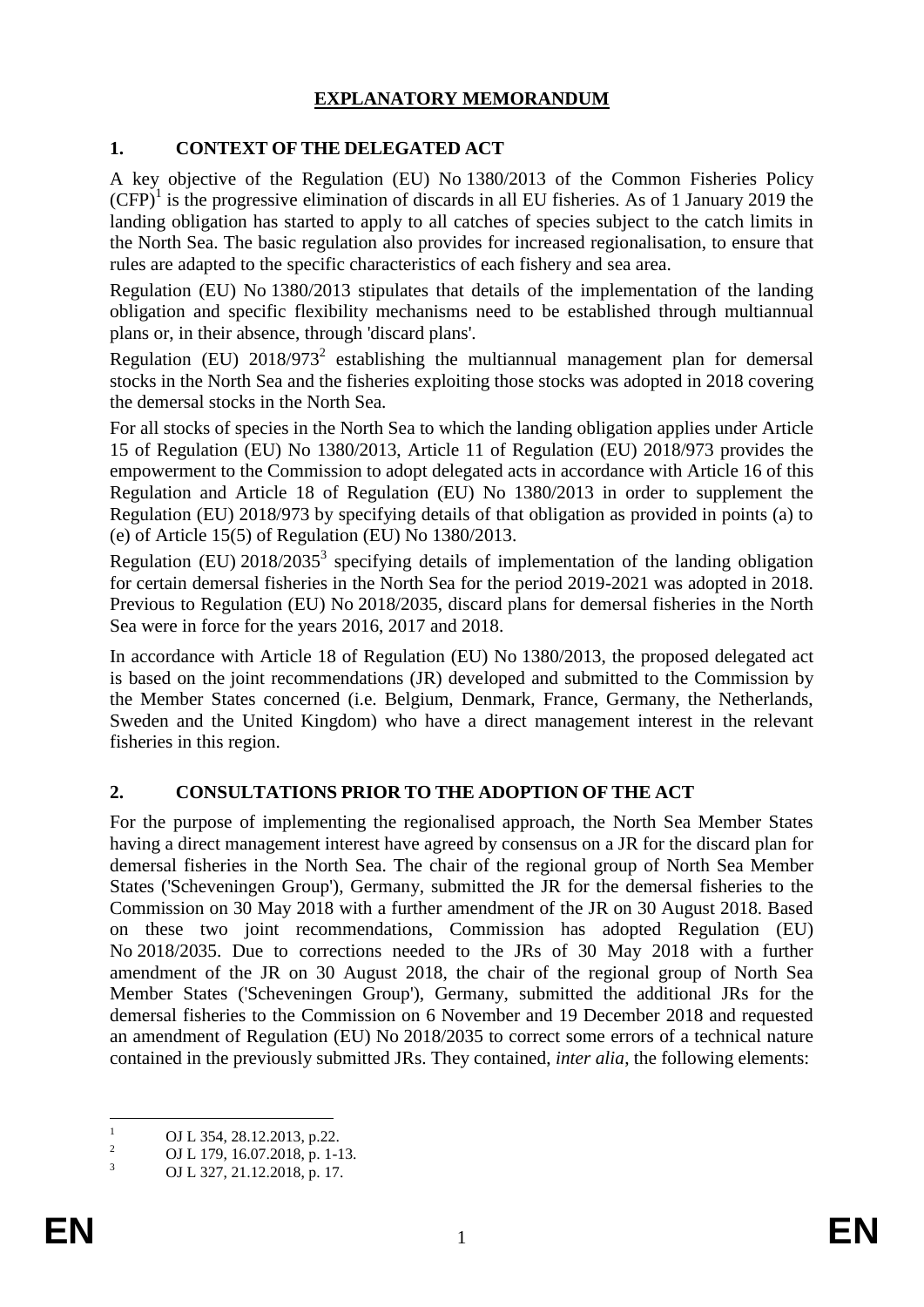- provisions on the introduction of the landing obligation for certain stocks in certain fisheries;
- several corrections on existing high survivability or de minimis exemptions.

In accordance with the procedure described in Article 18 of Regulation (EU) No 1380/2013, these JRs are the result of discussions between the North Sea Member States having a direct management interest and takes into account the views of the North Sea Advisory Council (NSAC) which is the Advisory Council covering the fisheries covered by the JR, as well as the Pelagic Advisory Council (PELAC). For all of these elements the JR includes supporting documentation underpinning the exemptions and other provisions it sets out.

## **3. LEGAL ELEMENTS OF THE DELEGATED ACT**

### **Summary of the proposed action**

The main legal action is to adopt the measures that would facilitate the implementation of the landing obligation.

The Regulation specifies species and fisheries to which specific measures would apply: i.e. high survivability and the *de minimis* exemptions, MCRS and technical measures.

## **Legal basis**

Article 11 of Regulation (EU) 2018/973.

### **Subsidiarity principle**

The proposal falls under the exclusive competence of the European Union.

## **Proportionality principle**

The proposal is within the scope of the delegated powers provided to the Commission by Article 11 of Regulation (EU) 2018/973 and does not go beyond what is necessary to achieve the purpose of those provisions.

### **Choice of instrument**

Proposed instrument: Commission Delegated Regulation.

Other means would not be adequate for the following reason: The Commission has been granted powers to adopt a discard plan by means of delegated acts. Member States having a direct management interest submitted the JR. Measures provided for in the JR and included in this proposal are based on the best available scientific advice and fulfil all relevant requirements set out in Article 18(5) of Regulation (EU) No 1380/2013.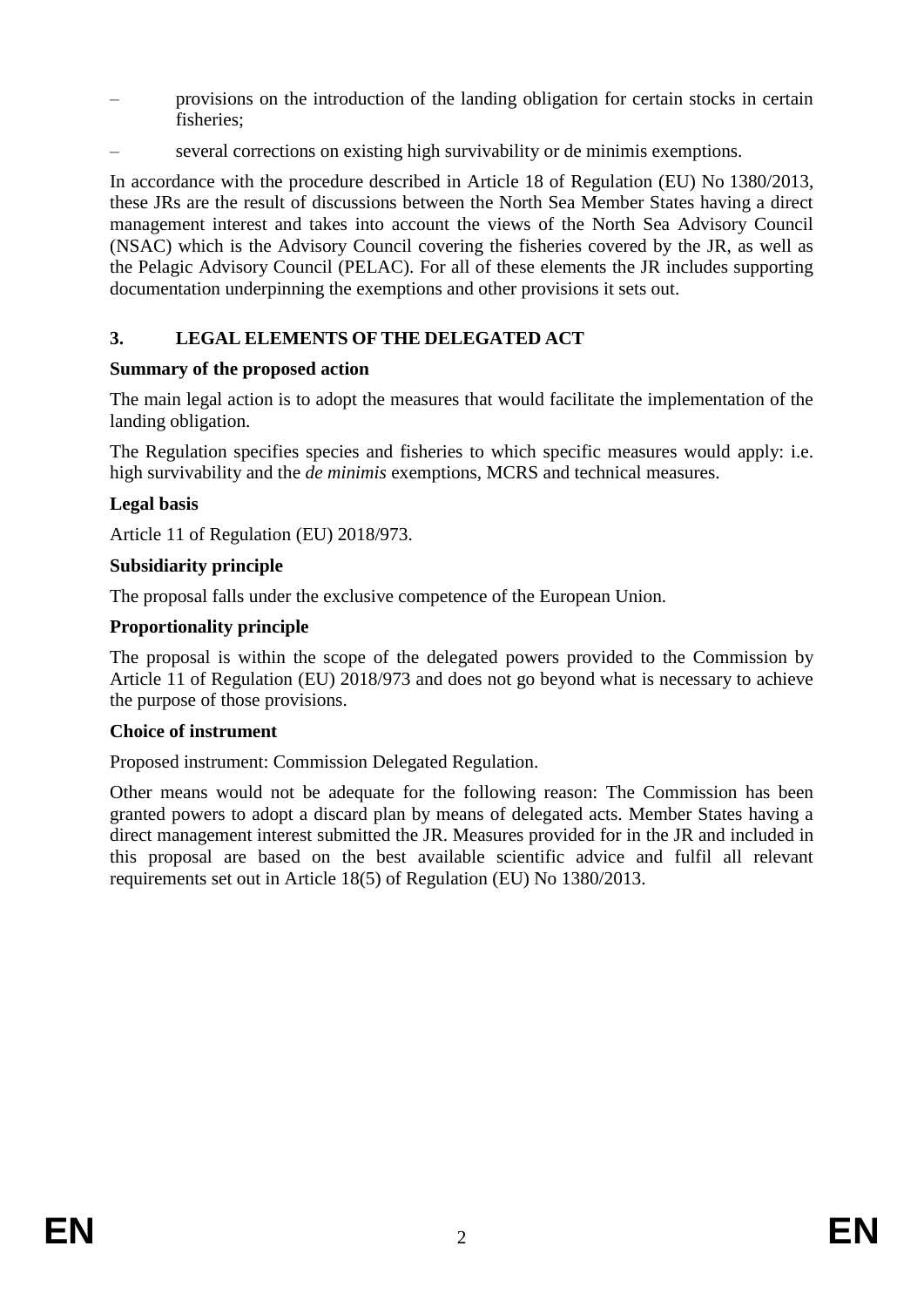#### **COMMISSION DELEGATED REGULATION (EU) …/...**

#### **of 13.3.2019**

#### **amending Delegated Regulation (EU) 2018/2035 specifying details of implementation of the landing obligation for certain demersal fisheries in the North Sea for the period 2019-2021**

#### THE EUROPEAN COMMISSION,

Having regard to the Treaty on the Functioning of the European Union,

Having regard to Regulation (EU) 2018/973 of the European Parliament and of the Council of 4 July 2018 establishing a multiannual plan for demersal stocks in the North Sea and the fisheries exploiting those stocks, specifying details of the implementation of the landing obligation in the North Sea and repealing Council Regulations (EC) No 676/2007 and (EC) No 1342/2008<sup>4</sup>, and in particular Article 11 thereof,

Whereas:

- (1) Regulation (EU) No 1380/2013 of the European Parliament and of the Council<sup>5</sup> aims to progressively eliminate discards in all Union fisheries through the introduction of a landing obligation for catches of species subject to catch limits.
- (2) Article 9 of Regulation (EU) No 1380/2013 provides for the adoption of multiannual plans containing conservation measures for fisheries exploiting certain stocks in a relevant geographical area.
- (3) Such multiannual plans specify details of the implementation of the landing obligation and may empower the Commission to further specify those details on the basis of joint recommendations developed by Member States.
- (4) On 4 July 2018, the European Parliament and the Council adopted Regulation (EU) 2018/973 establishing a multiannual plan for demersal stocks in the North Sea and the fisheries exploiting those stocks. Article 11 of that Regulation empowers the Commission to adopt delegated acts specifying details of the landing obligation on the basis of joint recommendations developed by Member States.
- (5) Belgium, Denmark, France, Germany, the Netherlands, Sweden and the United Kingdom have a direct fisheries management interest in the North Sea. After consulting the North Sea Advisory Council and the Pelagic Advisory Council, Belgium, Denmark, France, Germany, the Netherlands, Sweden and the United Kingdom submitted on 30 May 2018 a joint recommendation to the Commission concerning details of the implementation of the landing obligation for demersal fisheries in the North Sea. The joint recommendation was amended on 30 August 2018.

 $\overline{4}$  $^{4}$  OJ L 179, 16.7.2018, p. 1.<br>Prophetics (EU) N<sub>2</sub>, 1290/

<sup>5</sup> Regulation (EU) No 1380/2013 of the European Parliament and of the Council of 11 December 2013 on the Common Fisheries Policy, amending Council Regulations (EC) No 1954/2003 and (EC) No 1224/2009 and repealing Council Regulations (EC) No 2371/2002 and (EC) No 639/2004 and Council Decision 2004/585/EC (OJ L 354, 28.12.2013, p. 22).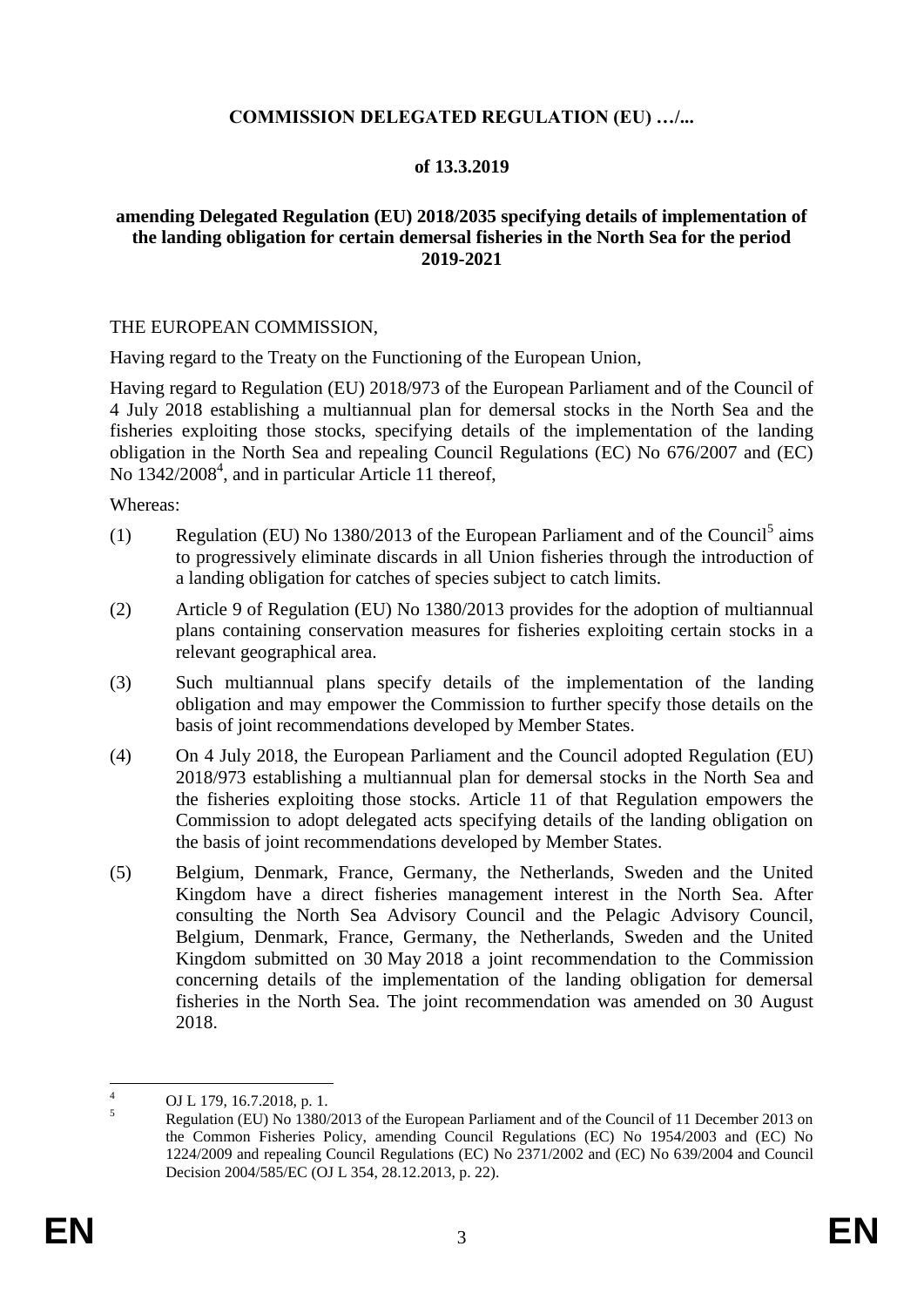- (6) Based on that joint recommendation*,* Commission Delegated Regulation (EU) 2018/2035<sup>6</sup> established a discard plan applicable to those fisheries for the years 2019-2021.
- (7) Belgium, Denmark, France, Germany, the Netherlands, Sweden and the United Kingdom submitted additional joint recommendations on 6 November 2018 and 19 December 2018 for corrections in the previous joint recommendation of 30 May 2018 as amended on 30 August 2018.
- (8) According to Article 18(2) of Regulation (EU) No 1380/2013, the Commission is to facilitate the cooperation between Member States, including, where necessary, by ensuring that a scientific contribution is obtained from the relevant scientific bodies. Prior to the adoption of Delegated Regulation (EU) 2018/2035, scientific contributions were obtained from relevant scientific bodies and reviewed by the Scientific, Technical and Economic Committee for Fisheries (STECF). The new joint recommendations contain corrections of a technical nature for which the scientific information remains the same. The additional type of the gear, included in a joint recommendation, falls under the same trawls' category. Since the OTT trawl included in the new joint recommendation is a type of bottom trawl gear, it has the same impact as the other bottom trawl gears. Therefore, the scientific advise remains the same. As regards the wording of *de minimis* correction, the current wording establishes that the percentages of the *de minimis* should be calculated on the basis of the total annual catches of species under the landing obligation below the minimum reference size. The percentages of *de minimis* should however rather be calculated on the basis of the total annual catches of whiting and cod.
- (9) Article 16(4) of Regulation (EU) 2018/973 provides that the Commission, before adopting a delegated act, is to consult experts designated by each Member State in accordance with the principles laid down in the Interinstitutional Agreement of 13 April 2016 on Better Law-Making. The measures provided for in the new joint recommendations are in accordance with the opinion of the Fisheries Expert group, consisting of representatives of 28 Member States, the Commission, as well as the European Parliament as an observer.
- (10) The joint recommendation of 6 November 2018 suggests the inclusion of the fishing gear OTT within the gear code lists for trawls in certain fisheries. The technical correction clarifies that certain exemptions for vessels using trawls also apply to bottom twin trawls (two trawls rigged together, trawled by one vessel). As the text of the joint recommendation received on 30 May 2018 already mentioned "trawls" which implies that all trawls including twinrigs are being covered, it is necessary to add the respective gear code.
- (11) The joint recommendation of 19 December 2018 suggests a correction of an error concerning certain calculation factors in *de minimis* exemptions for :
	- (a) whiting and cod below minimum conservation reference size caught with bottom trawls in ICES division 4c;
	- (b) whiting and cod below minimum conservation reference size caught with bottom trawls in ICES divisions 4a and 4b.
- (12) Delegated Regulation(EU) 2018/2035 should be amended accordingly.

 $\overline{6}$ <sup>6</sup> Commission Delegated Regulation (EU) 2018/2035 of 18 October 2018 specifying details of implementation of the landing obligation for certain demersal fisheries in the North Sea for the period 2019-2021 (OJ L 327, 21.12.2018, p.17).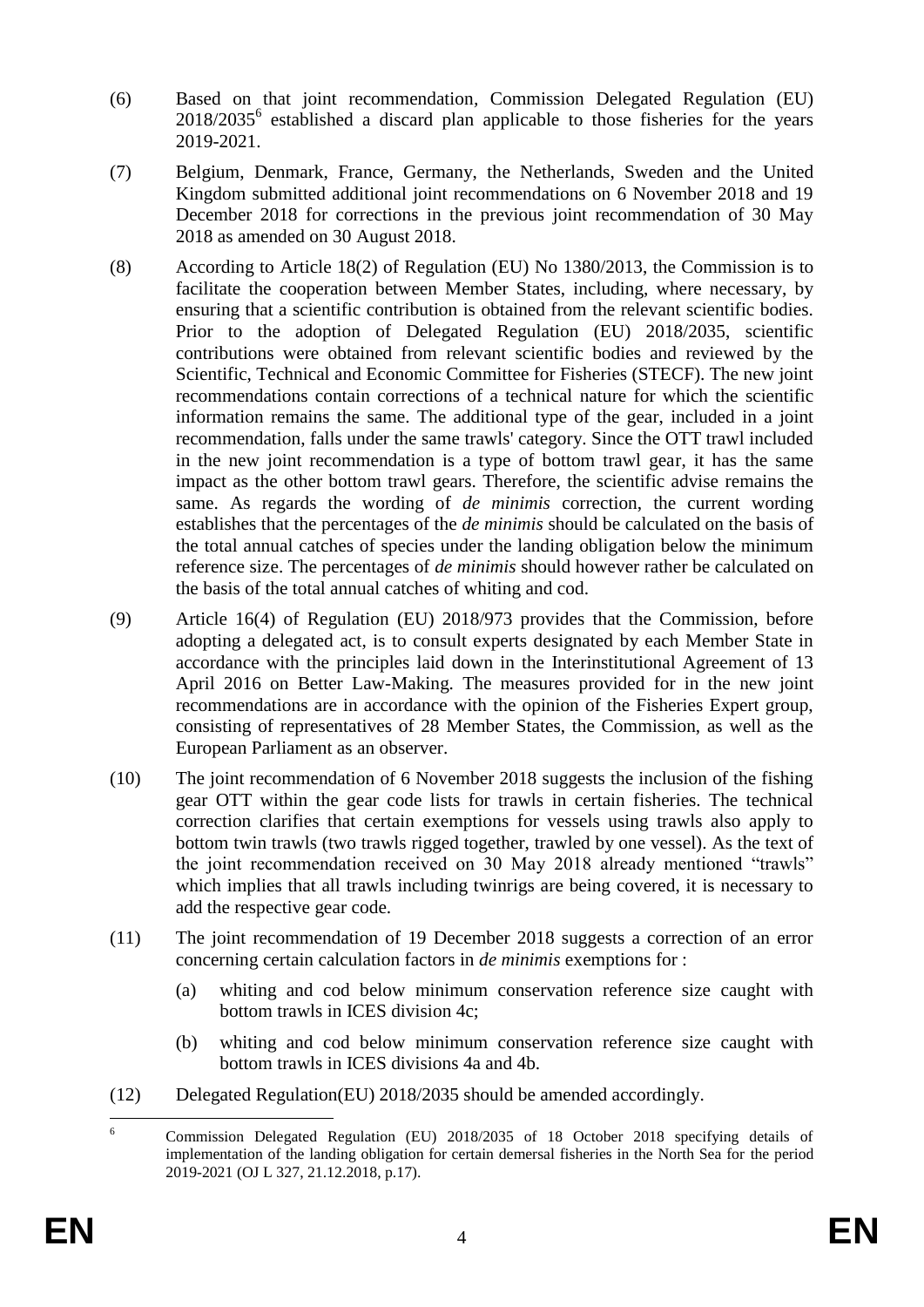(13) As the measures provided for in this Regulation have a direct impact on the planning of the fishing season of Union vessels and on related economic activities, this Regulation should enter into force immediately after its publication. Considering that the discard plan established by Delegated Regulation (EU) 2018/2035 entered into force on 1 January 2019, this Regulation should retroactively apply from 1 January 2019,

HAS ADOPTED THIS REGULATION:

#### *Article 1*

Delegated Regulation (EU) 2018/2035 is amended as follows:

- (1) in Article  $3(1)(b)$ , the introductory sentence is replaced by the following: "catches with bottom trawls (OTB, OTT, TBN) fitted with:"
- (2) in Article  $6(1)$ , point (c), is replaced by the following:
	- "(c) plaice caught with bottom trawls (OTB, OTT, PTB) with a mesh size of at least 120 mm when targeting flatfish or roundfish in winter months (from 1 November to 30 April).";
- (3) Article 9 is amended as follows:
	- (a) in point (c), the introductory sentence is replaced by the following:

"in the fishery for Norway lobster by vessels using bottom trawls (OTB, OTT, TBN) with a mesh size equal to or larger than 70 mm equipped with a speciesselective grid with a bar spacing of maximum 35 mm in Union waters of ICES division 3a:";

(b) in point (d), the introductory sentence is replaced by the following:

"in the fishery for Northern prawn by vessels using bottom trawls (OTB, OTT) with a mesh size equal to or larger than 35 mm equipped with a species selective grid with a bar spacing of maximum 19 mm, and with unblocked fish outlet, in Union waters of ICES division 3a:";

- (c) point (e) is replaced by the following:
	- "(e) in the mixed demersal fisheries by vessels using bottom trawls or seines (OTB, OTT, SDN, SSC) with a mesh size of 70-99 mm (TR2) in Union waters of ICES division 4c:

a combined quantity of whiting and cod below minimum conservation reference size, which shall not exceed 6% in 2019 and 5% in 2020 and 2021 of the total annual catches of whiting and cod; the maximum amount of cod that may be discarded shall be limited to 2% of those total annual catches;";

- (d) point (f) is replaced by the following:
	- "(f) in the mixed demersal fisheries by vessels using bottom trawls or seines (OTB, OTT, SDN, SSC) with a mesh size of 70-99 mm (TR2) in Union waters of ICES divisions 4a and 4b:

a combined quantity of whiting and cod below minimum conservation reference size, which shall not exceed 6% in 2019 of the total annual